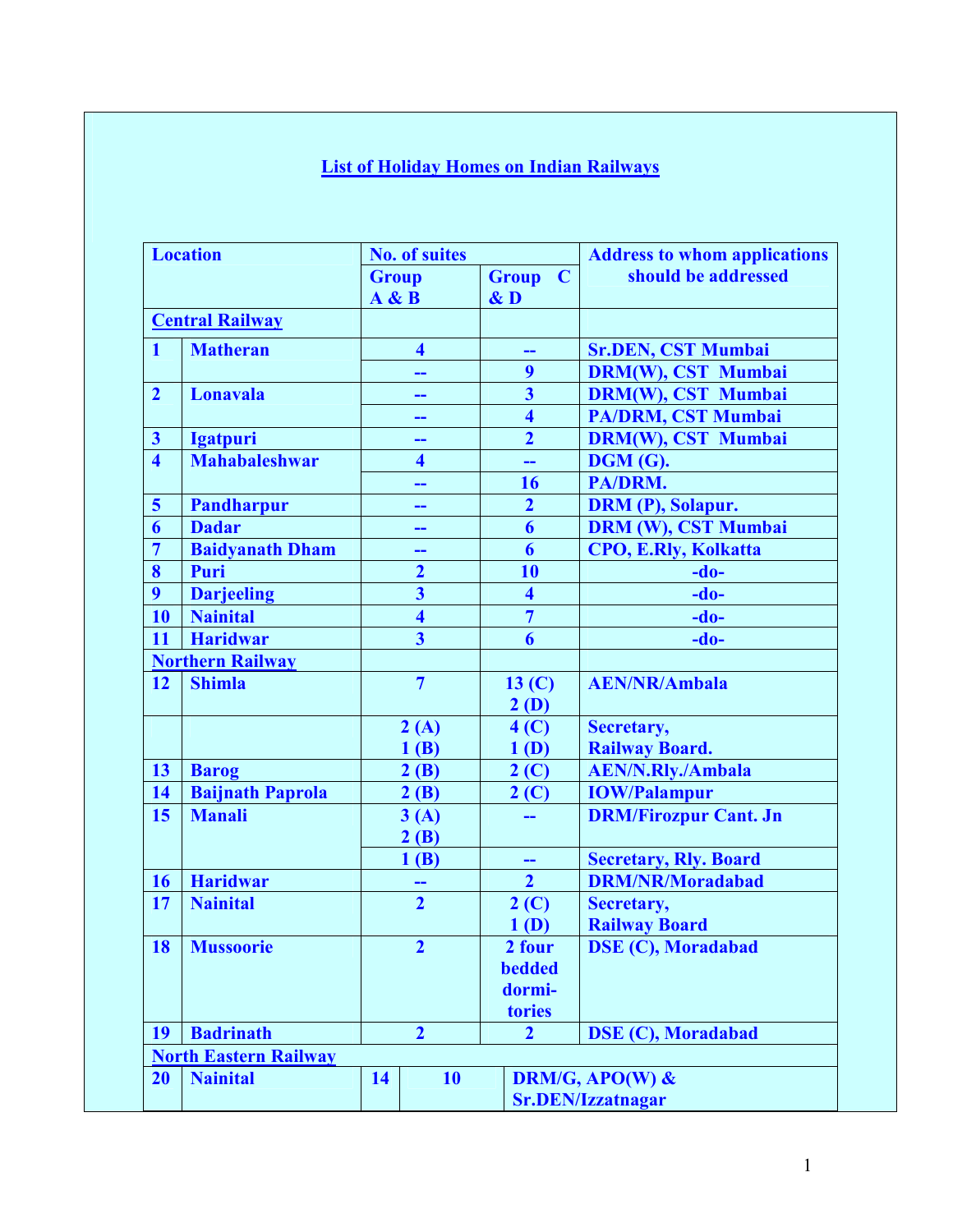| 21                           | <b>Ranikhet</b>                          | $\overline{2}$                    | $\overline{2}$          | <b>Sr.DEN/Izzatnagar</b>            |  |  |  |  |
|------------------------------|------------------------------------------|-----------------------------------|-------------------------|-------------------------------------|--|--|--|--|
| 22                           | <b>Varanasi</b>                          | --                                | $\overline{\mathbf{3}}$ | <b>Sr.DEN/NER/Varanasi</b>          |  |  |  |  |
| 23                           | <b>Allahabad City</b>                    | --                                | $\overline{3}$          | <b>AEN or APO(W)/</b>               |  |  |  |  |
|                              |                                          |                                   |                         | <b>NE Rly., Varanasi</b>            |  |  |  |  |
|                              |                                          | <b>Northeast Frontier Railway</b> |                         |                                     |  |  |  |  |
| 24                           | <b>Shillong</b>                          | $\overline{\mathbf{3}}$           | $\overline{\mathbf{4}}$ | <b>Sr.DEN/NF Rly./Pandu</b>         |  |  |  |  |
| 25                           | <b>Kurseong</b>                          | $\overline{\mathbf{3}}$           | 10 bedded               | <b>AEN/NF Rly.,</b>                 |  |  |  |  |
|                              |                                          |                                   | dormi-                  | Siliguri Jn.                        |  |  |  |  |
|                              |                                          |                                   | tory                    |                                     |  |  |  |  |
| 26                           | <b>Craigment at</b><br><b>Darjeeling</b> | $\overline{2}$                    |                         | Secy. to GM, NF Rly, Maligaon.      |  |  |  |  |
| 27                           | <b>Darjeeling</b><br>(Subordinate)       | --                                | $\overline{\mathbf{4}}$ | $-do-$                              |  |  |  |  |
| 28                           | <b>Nainital</b>                          | $\mathbf{1}$                      | $\mathbf{1}$            | $-do-$                              |  |  |  |  |
|                              | <b>Southern Railway</b>                  |                                   |                         |                                     |  |  |  |  |
| 29                           | <b>Madurai</b>                           |                                   | $\overline{\mathbf{5}}$ | <b>DPO/S.Rly./Madurai</b>           |  |  |  |  |
| 30                           | <b>Courtallam</b>                        | $\overline{2}$                    | 6                       | $-do-$                              |  |  |  |  |
| 31                           | <b>Rameswaram</b>                        |                                   | $\overline{2}$          | $-do-$                              |  |  |  |  |
| 32                           | Palani                                   | --                                | $\overline{2}$          | $-do-$                              |  |  |  |  |
| 33                           | Kanniyakumari                            | 6                                 | $\overline{\mathbf{4}}$ | Sr.DPO/S.Rly./<br><b>Trivandrum</b> |  |  |  |  |
| 34                           | <b>Coonoor</b>                           | --                                | $\overline{\mathbf{4}}$ | <b>DPO/S.Rly./Palakkad</b>          |  |  |  |  |
| 35                           | <b>Udagamandalam</b><br>(Ooty)           | --                                | $\bf{8}$                | $-do-$                              |  |  |  |  |
|                              | <b>South Central Railway</b>             |                                   |                         |                                     |  |  |  |  |
| 36                           | <b>Kolva Beach</b><br>(Vascodagama)      | $\overline{2}$                    | $\overline{2}$          | <b>Sr.DPO/SCR/Hubli</b>             |  |  |  |  |
| 37                           | <b>Tirupathi</b><br>(Rly. Station)       | 6                                 | 9                       | Sr.DPO/SCR,<br><b>Guntakal</b>      |  |  |  |  |
| 38                           | <b>Aurangabad</b>                        | $\overline{2}$                    | $\overline{2}$          | Sr. DPO/SCR,                        |  |  |  |  |
|                              | (Rly. Station)                           |                                   |                         | Hyderabad.                          |  |  |  |  |
| <b>South Eastern Railway</b> |                                          |                                   |                         |                                     |  |  |  |  |
| 39                           | Puri                                     | --                                | 8                       | Dy.CPO(W)/Garden Reach, Kolkatta.   |  |  |  |  |
| 40                           | <b>Darjeeling</b>                        | --                                | $\overline{\mathbf{4}}$ | $-do-$                              |  |  |  |  |
| 41                           | Ranchi                                   |                                   | $\overline{\mathbf{4}}$ | $-do-$                              |  |  |  |  |
| 42                           | <b>Digha</b>                             | $\overline{\mathbf{4}}$           |                         | <b>DGM(G)</b>                       |  |  |  |  |
|                              |                                          | --                                | $2$ Suites +            | <b>DPO</b> (I)/Kharagpur Jn.        |  |  |  |  |
|                              |                                          |                                   | <b>4</b> bedded         |                                     |  |  |  |  |
|                              |                                          |                                   | dormi-                  |                                     |  |  |  |  |
|                              |                                          |                                   | tory                    |                                     |  |  |  |  |
| 43                           | <b>Araku</b>                             | $\overline{2}$                    | --                      | <b>Sr.DEN/Coord/Waltair</b>         |  |  |  |  |
|                              |                                          | --                                | <b>6</b> bedded         | <b>Sr.DPO/Waltair</b>               |  |  |  |  |
|                              |                                          |                                   | dormi-                  |                                     |  |  |  |  |
|                              |                                          |                                   | tory                    |                                     |  |  |  |  |